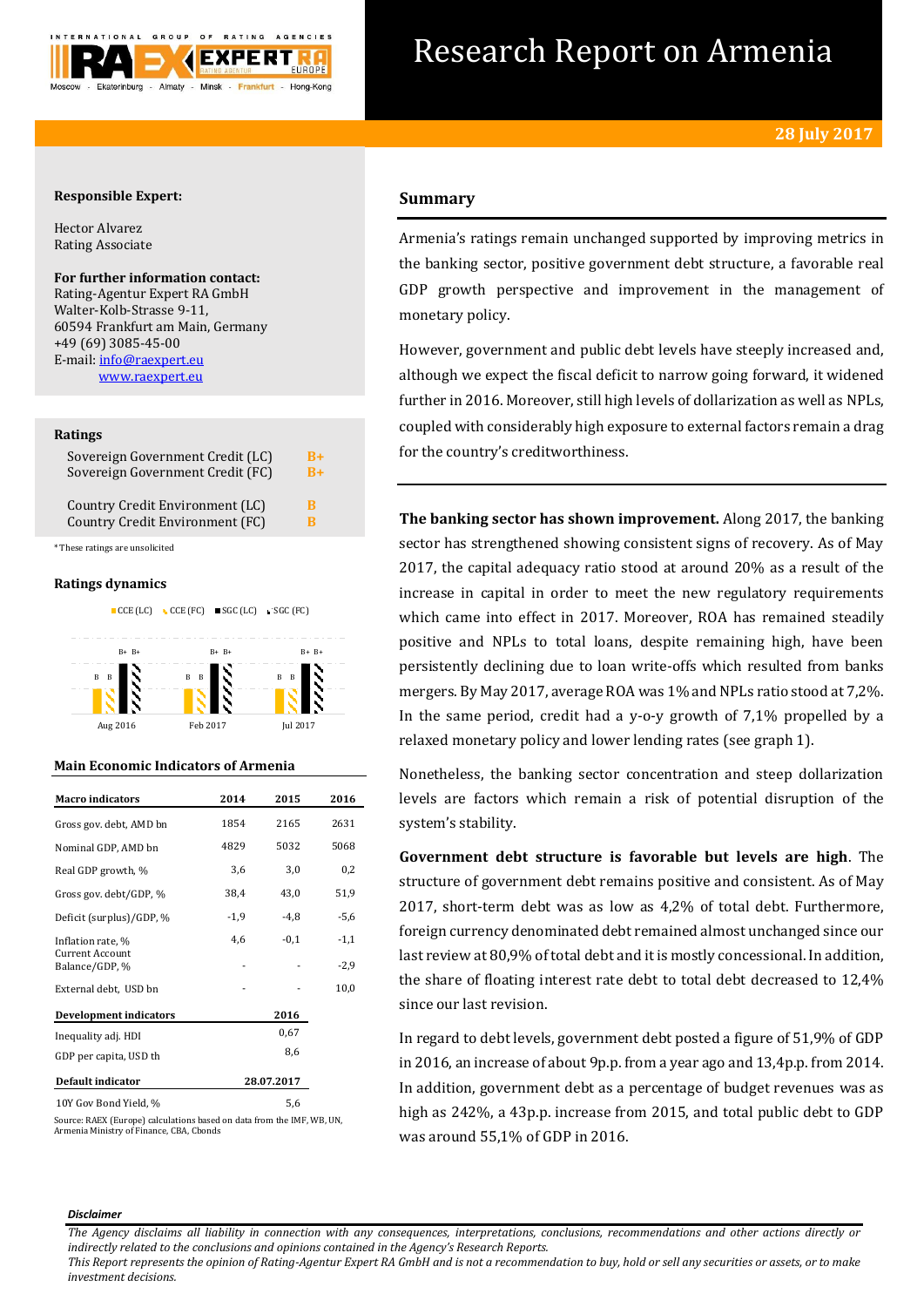





Source: RAEX (Europe) calculations based on data from the CBA

**Graph 2:** Credit growth, %



Source: RAEX (Europe) calculations based on data from the CBA

**Graph 3:** Inflation dynamics



Source: RAEX (Europe) calculations based on data from the CBA

Despite the steep hikes in debt levels relative to GDP and budget revenues, we expect these figures to increase once again in 2017 as a result of additional capital expenditures given the current wide output gap in the economy. However, we anticipate lower levels of government and public debt in the long-term perspective given the authorities' consolidation efforts.

**The authorities continue to ease monetary conditions.** The Central Bank of Armenia (CBA) slashed the refinancing rate down to 6% in February 2017, a 25b.p. reduction due to the CBA's expectation of lower consumer prices. These moves, as mentioned previously, have already caused an increase in credit growth, especially local currencydenominated loans, due to better economic conditions and decreasing lending rates for AMD-denominated loans (see graph 2). Furthermore, after two years in a row of deflation, the CPI index has started to show a positive trend in 2017 given a recovery in domestic demand. As of May 2017 the y-o-y growth in the CPI index was 1,6%.

Despite the positive dynamics in the aforementioned metrics, inflation expectations remain quite low and lending rates remain high showing slow and ineffective monetary transmission in the economy partly due to the still high level of financial dollarization. Thus, we anticipate further easing from the CBA which we expect will propel additional credit growth and higher inflation levels which could come close to the CBA's target of 4% in the mid-term perspective (see graph 3).

**Fiscal indicators showing better performance**. As a result of lower than expected revenues and higher expenditures, the budget presented a deficit of 5,3% of GDP in 2016, the widest deficit since 2009 when it stood at 7,7%. However, we have already seen signs of increased revenues, mainly tax collections stemming from the new tax code and better tax administration in 2017.

In 2016 the fiscal rule was triggered for the first time activating the respective corrective actions included in this rule. However, in our previous revision<sup>1</sup> we sustained that the introduction of such rule in an economy which is growing below its capacity could further hurt growth prospects. In that sense, according to information from the IMF, the government will continue capital expenditures of 1% of GDP more than what the fiscal rule suggests.

Despite this, the overall results of the new fiscal framework have already shown signs of effectiveness in 2017. Despite revenues and expenditures being off-target in 2016, the new tax reform introduced in 2017 will help

## *Disclaimer*

1

*The Agency disclaims all liability in connection with any consequences, interpretations, conclusions, recommendations and other actions directly or indirectly related to the conclusions and opinions contained in the Agency's Research Reports.*

*This Report represents the opinion of Rating-Agentur Expert RA GmbH and is not a recommendation to buy, hold or sell any securities or assets, or to make investment decisions.*

<sup>&</sup>lt;sup>1</sup> "The trigger of the fiscal rule and the consolidation plan of the government will encourage fiscal discipline but could further hurt economic growth".

Research report on Armenia from 3 February 2017 [\(https://raexpert.eu/reports/Research\\_report\\_Armenia\\_03.02.2017.pdf\)](https://raexpert.eu/reports/Research_report_Armenia_03.02.2017.pdf).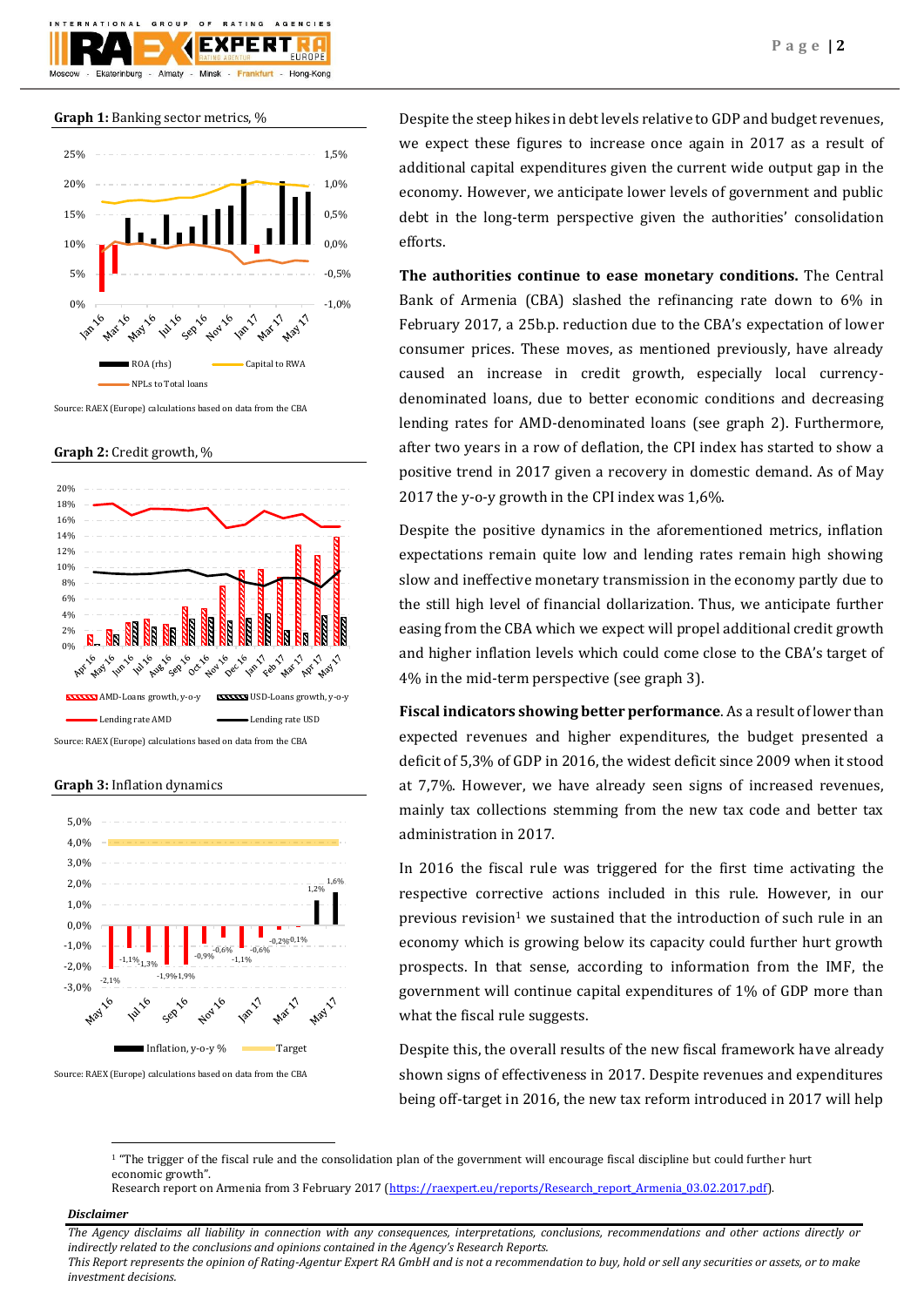

## **Graph 4:** Fiscal budget indicators, % of GDP



Source: RAEX (Europe) calculations based on data from the IMF

#### **Graph 5:** Foreign trade performance



Source: RAEX (Europe) calculations based on data from the IMF

#### **Graph 6:** International reserves, USD bn



Source: RAEX (Europe) calculations based on data from the CBA

to reduce the debt burden and narrow the deficit (see graph 4). In fact, better than expected revenues at the beginning of 2017 led the authorities to increase capital expenditure above the fiscal rule for the current year without incurring in an estimated wider deficit at end-2017.

# **Weak real GDP growth in 2016 but expected to recover gradually**.

The total output of the Armenian economy grew by a meager 0,2% in 2016 given external shocks which translated in lower remittances and copper prices. However, the economy grew by 6,5% in 1Q 2017 showing signs of recovery.

We expect GDP to grow at a faster pace in 2017 as a result of better economic conditions in the region, especially Russia causing remittances to grow (see table 1). Moreover, expected higher copper prices and higher capital expenditure by the government will also give a boost to the Armenian economy.

## Table 1: Peer comparison of regional non-oil dependent countries for 2016<sup>\*</sup>

| Factors               | Armenia  | Georgia   | Kyrgyzstan  | Tajikistan |
|-----------------------|----------|-----------|-------------|------------|
| GDP per capita (USD)  | 8620,2   | 10 043,8  | 3 5 2 1 , 2 | 3 0 0 7,6  |
| GDP growth $(\%)$     | $0.2\%$  | 2,72%     | 3.77%       | 6,90%      |
| Inflation rate $(\%)$ | $-1,1%$  | 1,83%     | $-0.49%$    | 6,07%      |
| Fiscal balance/GDP    | $-5.6\%$ | $-1,62%$  | $-4.55%$    | $-4.42%$   |
| Current acc/GDP       | $0.0\%$  | $-12,41%$ | $-9,38%$    | $-5,09%$   |

Source: RAEX (Europe) calculations based on data from the IMF, National Statistical Service, CBA

\* Some figures are estimations for the year.

**External exposure remains substantial.** The Armenian economy remains widely exposed to external developments due to its high dependence on imports and exports as well as on foreign-financed projects. This dependence combined with high levels of dollarization and a net international investment position (NIIP) of -80% of GDP, make the country highly vulnerable to the state of commodity prices, the performance of trading partners and the volatility of the exchange rate.

Despite the exposure, external metrics have slightly recovered. The current account presented a deficit of around 2,3% of GDP and the trade deficit was 9,6% in 2016, both figures showing an improvement over the past years as a result of more exports (mainly copper) and lower imports (see graph 5).

International reserves have also presented favorable dynamics since 2015 due to a build-up in claims on other Central Banks and debt securities (see graph 6). As of 1Q 2017, the amount of reserves was USD 2 bn, covering short-term debt by 9x and showing an improvement as a percentage of gross government debt at 40%. Furthermore, external debt load of the private sector remains acceptable in 2016 at 94,5% of GDP.

#### *Disclaimer*

*The Agency disclaims all liability in connection with any consequences, interpretations, conclusions, recommendations and other actions directly or indirectly related to the conclusions and opinions contained in the Agency's Research Reports.*

*This Report represents the opinion of Rating-Agentur Expert RA GmbH and is not a recommendation to buy, hold or sell any securities or assets, or to make investment decisions.*